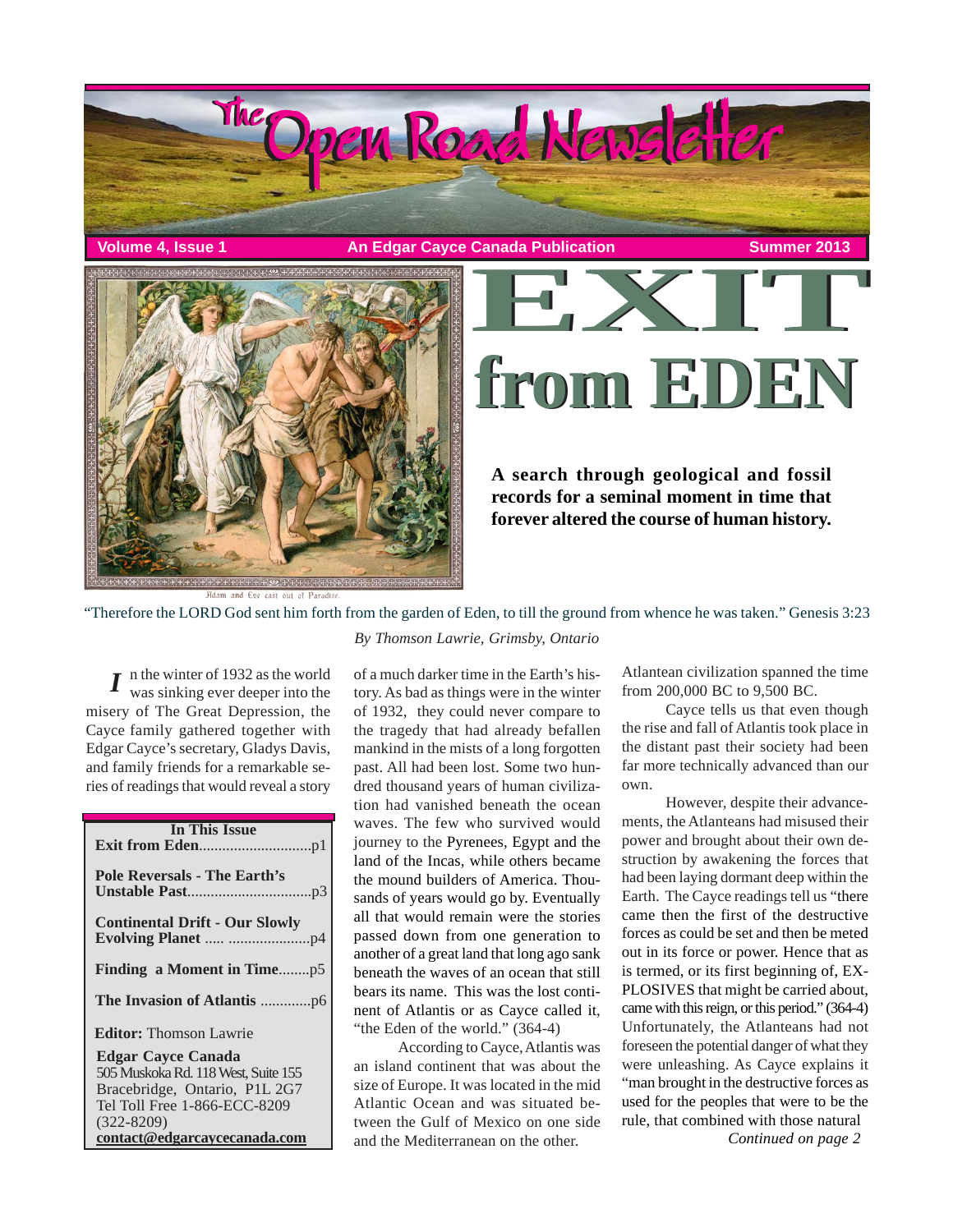### **EXIT from EDEN**

*Continued from page 1*

resources of the gases, of the electrical forces, made in nature and natural form the first of the eruptions that awoke from the depth of the slow cooling earth, and that portion now near what would be termed the Sargasso Sea first went into the depths." (364-4) The explosive forces that the Atlanteans unleashed caused an unanticipated upheaval in the Earth's molten core that lead to a portion of the continent sinking into the depths of the ocean. Once the power of the Earth was released it was beyond their technology to stop it. "Then with the breaking up, producing more of the nature of large islands, with the intervening canals or ravines, gulfs, bays or streams." (364-6) These remaining islands would eventually break up as well causing the greatest civilization that man had ever known to vanish beneath the ocean waves.

Why had the Atlanteans unleashed such lethal force? What were they trying to accomplish? Cayce explains that "there were the invasions of this continent by those of the animal kingdoms, that brought about that meeting of the nations of the globe to PREPARE a way and manner of disposing of, else they be disposed of themselves by these forces." (364-4) In other words their continent was being inundated by hordes of wild animals. They planned to use "those elements that would produce destructive forces, as might be placed in various quarters or gathering places of those beasts, or the periods when the larger animals roved the earth - WITH that period of man's indwelling." (364-6) A past life reading given for a young man in 1944 sheds a little more light on the subject. He was told that he had been "in the Indian land or in those periods of Saad as the leader, the ruler" where "the entity was then what would be called the secretary of state" … "The entity then was among those who were of that group who gathered to rid the earth of the enormous animals which overran the earth, but ice, the entity found, nature, God, changed

**Summer 2013 page 2**

the poles and the animals were destroyed, though man attempted it in that activity of the meetings." (5249-1)

What kind of animals could have been such a threat to the Atlantians? Cayce uses the term "enormous animals" and "larger animals" stating "MEN, then - began to cope with those of the beast form that OVERRAN the earth in many places." (364-4) The dinosaurs were certainly enormous animals but they have been extinct for 65 million years. They vanished from the Earth long before man's "indwelling", as Cayce put it. These

*"Cayce tells us that the records of Atlantis will someday be uncovered in the Hall of Records buried under the foot of the great sphinx in Egypt. When that happens we will have the complete story ... The destruction of an entire continent must have left some trace in the geologic records of the Earth. The question is, where would you even begin to look?"*

readings could only have been referring to the giant mammals that inhabited the planet during the Atlantean period. During this time the Earth was home to many species of giant mammals that have long since become extinct(see illustration on page 4). Europe, Africa, Australia, North America and South America were all once populated by animals that make the most ferocious of contemporary beasts seem tame by comparison. The fossil record shows that mastodons, wooly mammoths, saber tooth tigers, camels and giant sloths were among the many species of

 North American continent in the time of Atlantis. The North American short faced bear once stood an incredible 12 feet tall standing on its hind legs. All of these enormous animals had survived for millions of years but the last of these giants disappeared around 11,000 years ago as the last ice age was coming to an end. It's small wonder that the Altlanteans would have feared such beasts but these animals had been on the Earth from the earliest days of Atlantis. Why had they suddenly become such a problem? Why had they risked so much to destroy them at this particular time?

Cayce tells us that the records of Atlantis will someday be uncovered in the Hall of Records buried under the foot of the great sphinx in Egypt. When that happens we will have the complete story but until then should we just take this story on faith alone? Surely there must be some other evidence of such an enormous event. The destruction of an entire continent must have left some trace in the geologic records of the Earth. The question is, where would you even begin to look? Perhaps you would begin where the most information on Atlantis is currently found, the Cayce readings.

large animals that inhabited our own in time. We'll begin with the pole shift.<br>Continued on page 3 Reading 5249-1 provides us with three pieces of information about this particular time in history. The subject of the reading was told that he had been "among those who were of that group who gathered to rid the earth of the enormous animals which overran the earth" but "ice, the entity found, nature, God, changed the poles and the animals were destroyed". These three things surrounded the events described by Cayce: a destruction of large animals, ice and a pole shift. This reading suggests that a large destruction or extinction of giant mammals was brought about by a sudden temperature drop or movement of ice formations. This sudden climate change also happened at the same time as a shift in the Earth's magnetic poles. If we can find these three elements in the planet's geological and fossil records then we may be able to find this moment in time. We'll begin with the pole shift.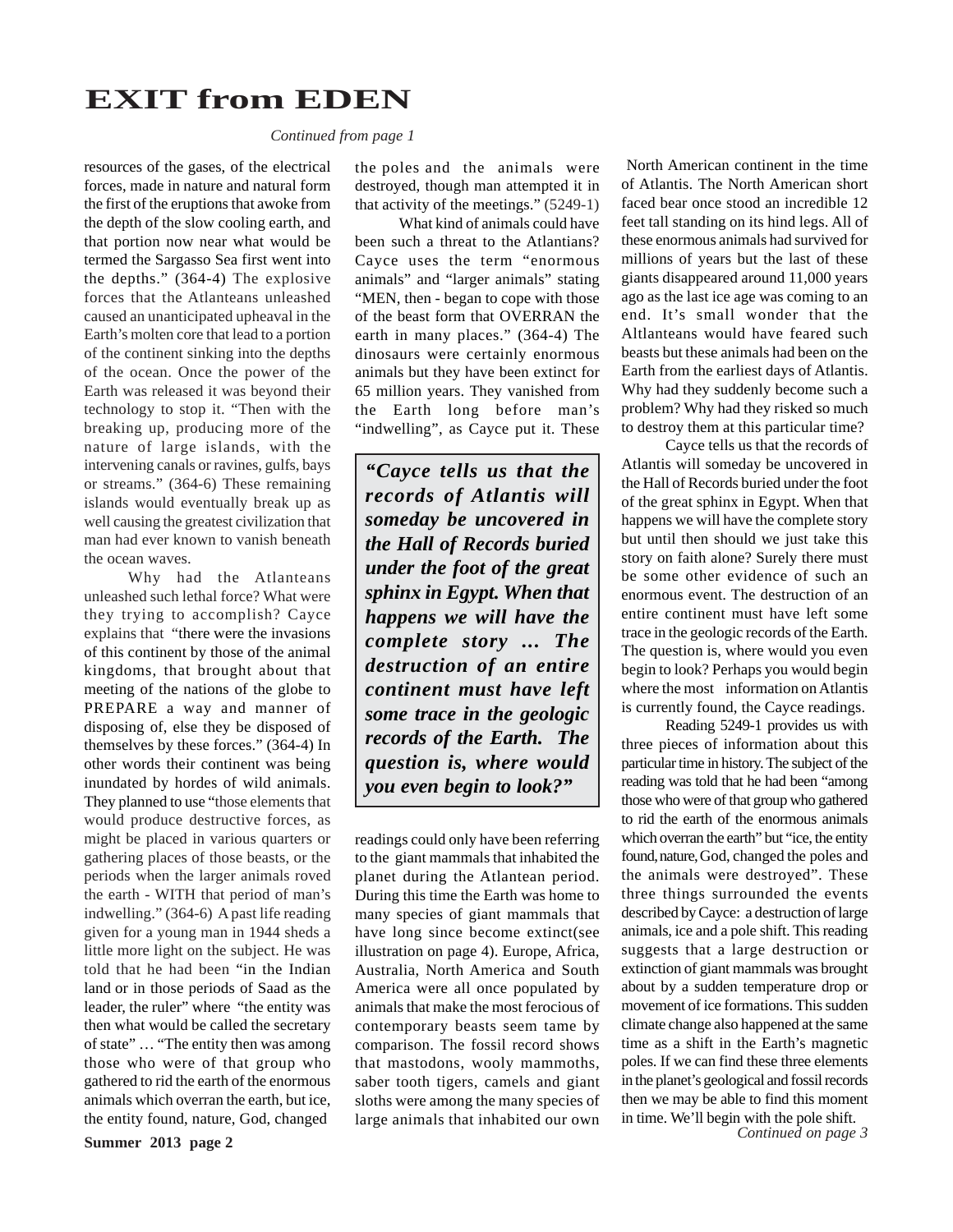# *Pole Reversals – The Earth's Unstable Past*

When the first mention of pole shifts came through the Cayce readings in 1933 there was almost nothing at all known about previous reversals of the Earth's magnetic poles. Earth's magnetic fields have reversed hundreds of times throughout the life of the planet, turning north into south and south into north only to flip again reversing the whole process. After a pole reversal a compass which once pointed North would now point South instead but we don't really know what kind of turmoil a pole reversal would create for the creatures living on the surface of the planet while this was happening. The timing of pole reversals has been erratic throughout history but it is estimated that they have happened every 450,000 years on average. None of this was known during Edgar Cayce's lifetime which makes it all the more remarkable that he would start talking about shifting of the Earth's poles back in 1933.

*Continued from page 2*

It was first noticed in the 1920's that some volcanic rocks had developed a magnetic charge that was opposite that of the Earth but it was not known why. During the 1930's and 40's while the Cayce readings predicted a shift in the Earth's

 magnetic poles in the near future and spoke of polar shifts in the past, there was no scientific literature to support these claims. It wasn't until the late 1950's and early 60's that enough evidence would be gathered to support any such possibility. The development of the electronic magnetometer in the 1950's was about to change that

Oil companies found it useful to map the weak magnetism of rocks to discover oil deposits. A magnetometer was sensitive enough that it could explore large areas while suspended from an airplane. While this was useful for oil exploration it didn't add much to our understanding of how the magnetic orientation of volcanic rocks was formed. Rocks on land seemed jumbled in their magnetic orientation. However, this picture changed dramatically around 1960 when ships started to be equipped with magnetometers. The floor of the Atlantic Ocean revealed a surprising difference. The ocean floor was arranged in long even strips of magnetic rock running roughly north and south on either side of the mid-Atlantic Ridge.

The mid-Atlantic Ridge is an area of high volcanic activity that runs down



### *The mid-Atlantic Ridge*

the centre of the Atlantic Ocean. Submarines exploring this area have observed lava oozing from the ocean floor. The striking thing about these magnetic rock formations on either side of the mid-Atlantic Ridge is that they are matched by rock formations on both sides. A wide or narrow strip of rock on one side of the ridge has an equivalent wide or narrow strip in the same position on the opposite side. Strips in the same position on either side of the ridge have the same magnetic orientation. One strip of rock that matches the Earth's present magnetic field is followed by one that opposes it. The next one is a match for the

*Continued on page 4* Earth's magnetism and the next opposes it and so on and so on. These rock formations on the floor of the Atlantic Ocean have formed a permanent record of each polar reversal down through the ages. The discovery of an orderly arrangement of magnetized rock along the ocean floor was compelling evidence that the Earth's magnetic poles had reversed at times in the past but just how these strips of volcanic rock had formed along the ocean floor in the first place was still a mystery. It would take another piece of the puzzle before the whole picture could be seen. The missing piece was called the theory of Continental Drift.

#### **ONTARIO EVENTS: Youth and Adult Outdoor Retreat - Huntsville, Ontario August 2-5, 2013.**

Celebrate the Cayce experience and fellowship of likeminded individuals and families for 4 days and 3 nights on the grounds of the rustic, historic Portage Inn owned by authors of *Edgar Cayce, An American Prophet*, Sidney & Nancy Kirkpatrick. Enjoy evening talks by the Kirkpatricks and Cayce volunteers, communal dinners, bonfires, sing-alongs and activities, like meditation, stretches, dream sessions, talks, workshops, talent show, sports, hiking, games and more. Outdoor camping and limited indoor accommodations are available. **To Register call 1-866-322-8209 ext 718**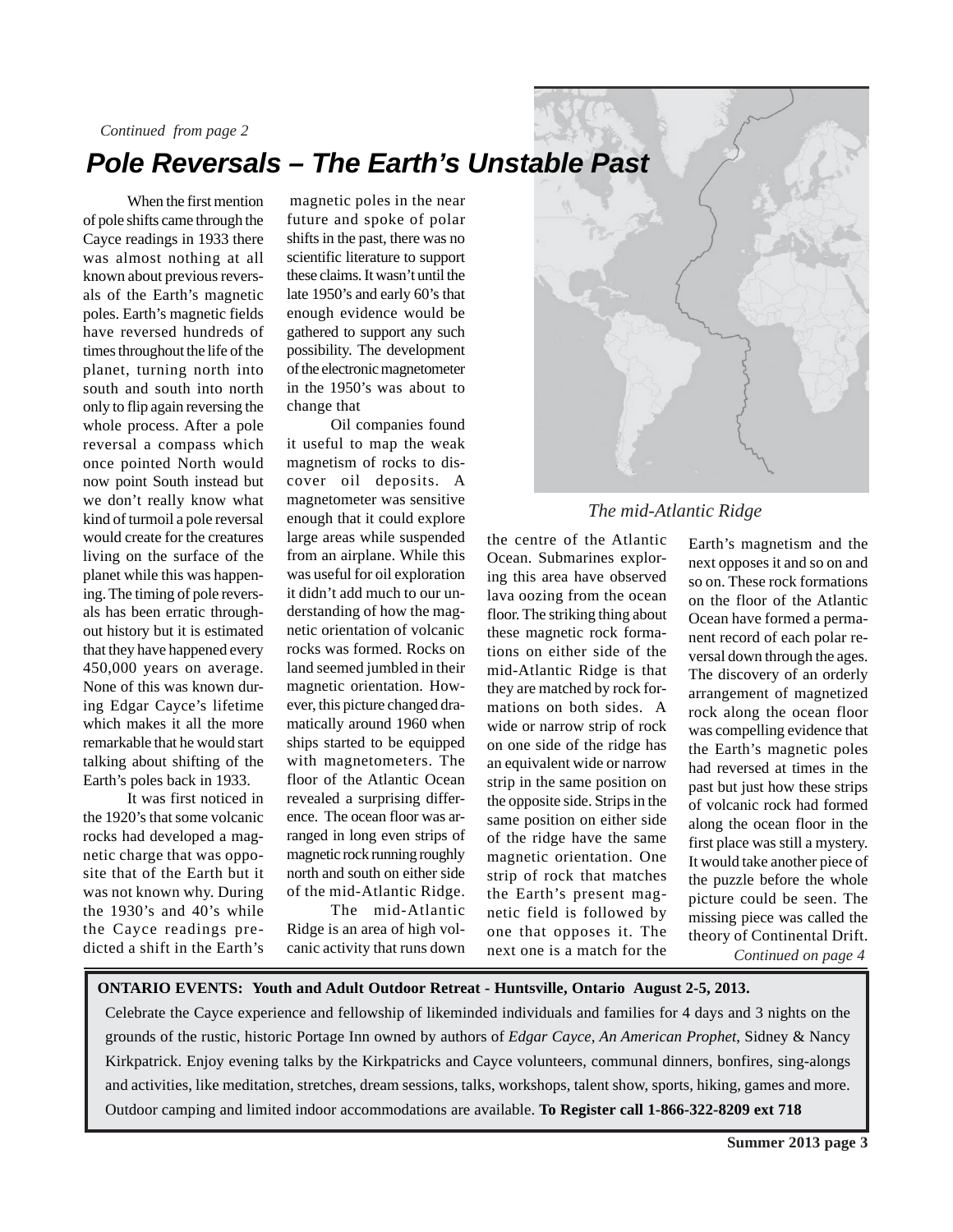*Continued from page 3*

### **Continental Drift – Our Slowly Evolving Planet**

*R*ack in 1918 a German geophysicist and Arctic explorer named Alfred Wegener first noticed that the coastline of South America and Africa matched each other in the same way he had seen ice flows break apart and retain the shape of the original ice flow that they had broken from. He theorized that continents, like ice flows, floated on deeper layers beneath them and that over millions of years the internal heat of the earth provided the energy that slowly drove the continents apart. Wegener's theory encountered enormous resistance from the scientific community in 1918. The world was still no closer to accepting his ideas by the time of his death in 1930. It would be another 30 years before the discoveries of magnetic patterns on the ocean floor would provide the missing evidence for Wegener's theory of Continental Drift.

By the early 1960's a number of scientists were promoting the theory that the Atlantic Ocean was in fact ever so slowly getting wider. It has now become accepted as an established fact that lava being pushed up through the ocean floor along the mid-Atlantic Ridge has been slowly pushing North America and South America away from Europe and Africa for millions of years at a rate of about one inch a year. To this day, new lava being pushed up through the mid-Atlantic Ridge



continues to force rock formations on either side of the ridge apart, leaving a permanent record of the orientation of the Earth's magnetic field as new rock is being formed. Each time the Earth's poles have reversed throughout history the newly formed rock from under water lava flows have recorded the change in the planet's magnetic poles. There is growing evidence that our planet is now entering into a new period of polar reversal. There has been a 10 % drop in the strength of the Earth's magnetic field that has been measured over the last 150 years. Scientists speculate that this could be an early sign of an impending polar reversal as shifting elements in the magnetic core begin to oppose and cancel each other out thus weakening the over all strength of the planet's magnetic field.There has also been a noteworthy increase in movement of the North magnetic pole in recent years. Although the Earth's geographic North and South poles remain unchanged, the North magnetic pole has been documented

as moving at the rate of almost 40 miles a year over the last decade. At its present rate of movement the North Pole could be situated over Russia within the next 50 years. This had been foreseen as far back as 1932 when Cayce was asked what kind of upheavals could be expected in '36; he replied "upheavals in the interior of the earth, and the shifting of same by the differentiation in the axis as respecting the positions from the Polaris center." (5748-6) Here Cayce refers to the Earth's "Polaris center", Polaris being the North Star. In other words, the magnetic core was going to begin shifting in relation to the planet's axis. Scientists estimate that a polar reversal could take hundreds if not thousands of years to complete. It's hardly surprising then that the shift that Cayce foresaw beginning in 1936 has only started to become apparent to those of us living on the surface so many years later. It looks as though Cayce was right about our future but what about the past?

*Continued on page 5*



Africa & South America fit together like puzzle pieces

**Summer 2013 page 4**



**The Spreading Ocean Floor** 



**Extinct North American Predators:** 

Dire Wolfe, Saber-Tooth Cat, Short-faced Bear, **Cheetah-like Cat & American Lion**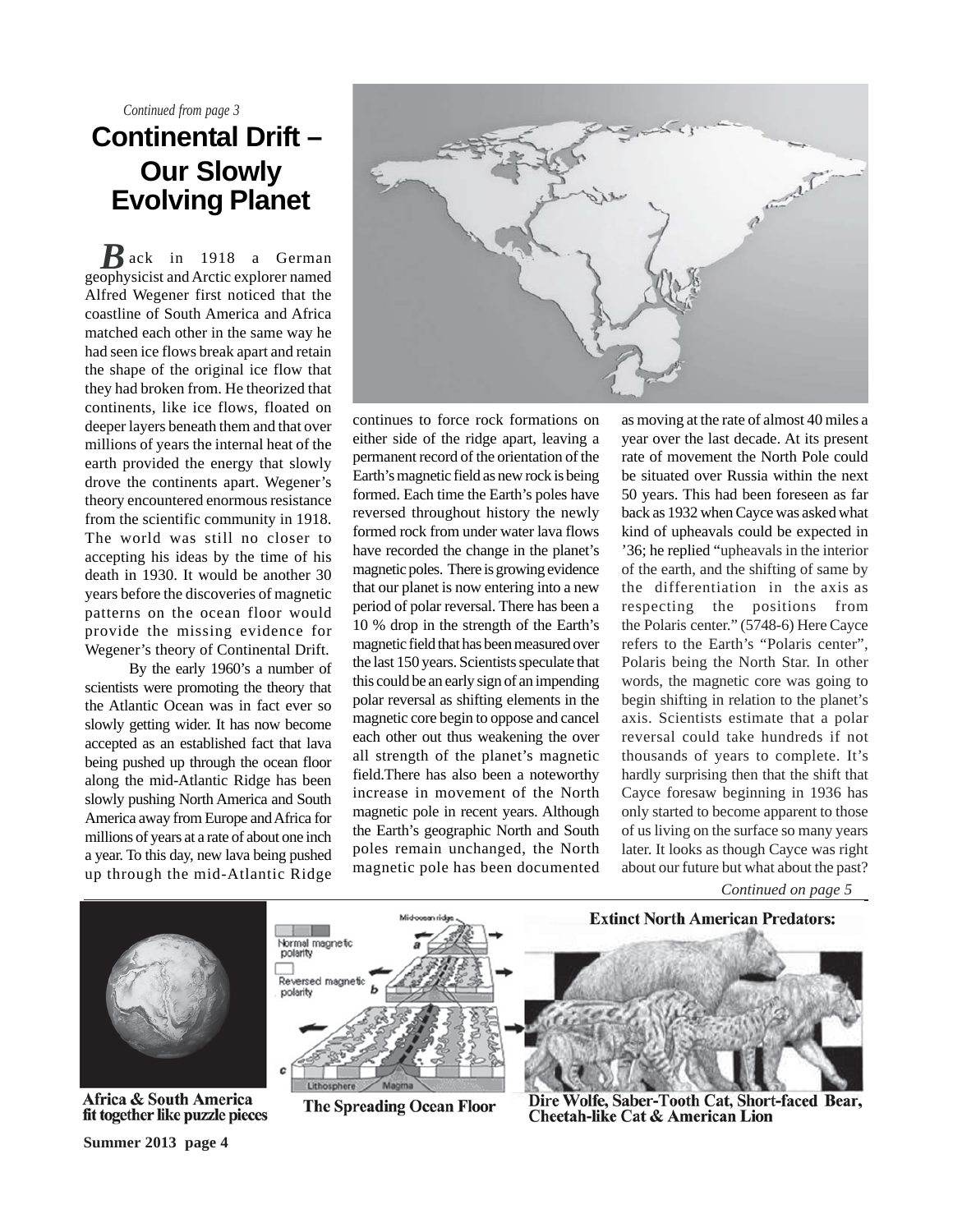

## **Finding A Moment in Time**

f anyone had tried to find histori-*I* cal evidence to support the details of reading 5249-1 in the years since 1944 they would have been very disappointed. The accepted date for the Earth's last polar reversal is 780,000 years ago, which of course is long before the Atlantean period. However, this date has recently been challenged by the German Research Center for Geosciences. This research group published a report in 2012 which they based on data that was collected from Greenland ice cores. Their report documents a brief pole reversal that happened 41,000 years ago. The reversal only lasted for 440 years, which was too short an interval to leave evidence among the rocks on the ocean floor. Until last year, only Edgar Cayce had been able to detect this brief climate event that took place on the Earth some 41,000 years ago! This is the only documented pole reversal during the time of Atlantis but what about the other details of reading 5249-1? Do either of the other two puzzle pieces, the ice and species extinctions fit into this time period?

It has been well documented that a number of species of giant mammals survived up until the end of the last ice age 11,500 BP (before present) although many had died out before that time. Technically speaking we are still in an ice age. There is still ice covering the Earth's polar regions. There have been periods in our planet's distant past where there were no ice covered areas on the globe at all. Scientists refer to the times of glacial advance and retreat during an ice age as glacial periods. What we commonly call the last ice age they call the last period of glaciation. During the last glacial period Canada was completely covered by glaciers and sea level was an astonishing 394 feet lower than it is today! The records show that the peak of the last glacial period happened around 25,000 years ago. Could this be the ice that Cayce was referring to? 41,000 years ago ice would have been slowly advancing south as glaciers covered more and more land but were there any extinctions during this time period? There is no way of knowing if a species that survived up until 11,500 BP had been brought to the edge of extinction at an earlier time. Scientists can only guess at how plentiful populations were. We do know, however, that studies have shown that the extinction of the giant mammals in Australia happened just before 40,000 BP and that does fit with

our time period of the last polar reversal. We can only speculate if these extinctions were connected to broader climate changes affecting mammal populations globally.

Geologically speaking this seems to have been a very significant time in our planet's history. This was also the time of the giant Campanian Ignimbrite eruption which was the largest European volcanic eruption of the last 200,000 years. There is wide speculation that the fallout from this super volcano brought about the final demise of Neanderthal man. An article on the Campanian Ignimbrite eruption published in June of 2008 in *The Journal of Human Evolution* puts the last piece of our puzzle in place with these words "Recent work has shown that an acute cooling caused by arctic ice discharge, Heinrich Event 4 (HE4), starting at ca. 40,050 BP, was soon followed by this explosive eruption". Here is the ice that Cayce spoke of! A Heinrich Event is a sudden massive release of glacial ice which sends armadas of icebergs drifting out across the North Atlantic. Marine geologist Hartmut Heinrich documented 6 such events in the Earth's glacial history. Heinrich Event 4 lasted for a period of 150 to 250 years. During this time the influx of fresh water into the Atlantic Ocean from the melting ice was equivalent to 30% of the yearly output of all the fresh water from all of the rivers in the world emptying into the Earth's oceans. The pole reversal of 41,000 BP seems to have been followed by ice that resulted in animal destruction just as Cayce had described. Could this be the actual moment in time of the first destruction of Atlantis? We will only know for sure when Egypt's Hall of Records is finally opened. In the meantime, if correct, this information poses as many questions as it answers.

*Continued on page 6*

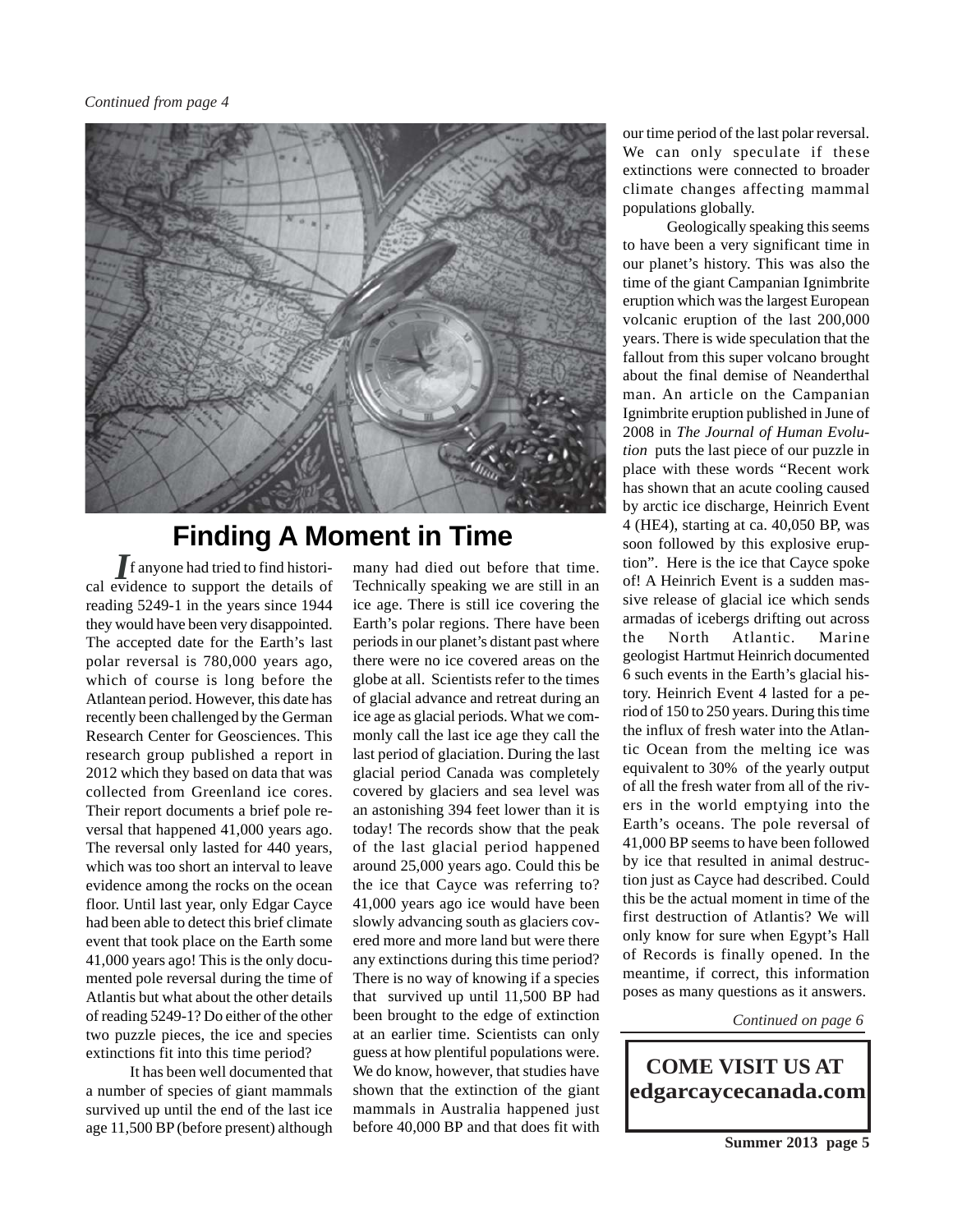American mastodon

woolly mammoth

African savanna elephant

### **The Invasion Of Atlantis**

*Continued from page 5*



W hy had the Atlanteans chosen this particular time in their history to deal with the giant animals of the Earth? (see illustration of extinct animals on page 4). Wegener's Continental Drift Theory may offer some clues. There is now strong geological and fossil evidence that all of the Earth's continents had once formed one super continent named Pangaea. Pangaea eventually broke up with the Earth's continents drifting over millions of years into their present day positions around the globe. We now know that volcanic forces along the mid-Atlantic Ridge have been pushing Europe and Africa away from the Americas for millions of years. One visual proof of this is that if the map of the world is redrawn with the continents pulled back together, it is possible to show how the coastlines of these continents once fit together. An artist's illustration of the Earth before this separation will show South America and Africa joined together with the coasts of North Africa and the United States matching (see illustration on page 4). Canada and Europe fit together well with Greenland forming a wedge to the North that fits against both continents. This explains how closely related animals such as elephants and mastodons would later be found on both sides of the Atlantic. The common ancestor of the African elephant, North America's Mastodon and Eurasia's Wooly Mammoth lived on the super continent of Pangaea. Once the continents separated these animals evolved separately. This also explains why species of lions, rhinoceros, horses, bears and camels could also be found on both sides of the Atlantic in the time of Atlantis.

However, Wegener's Continental Drift Theory presents a problem for students of the Cayce readings. When the continents of the world are brought back together on a map there is no place left for Atlantis. They fit together with no hole in the middle of the Atlantic where Cayce said Atlantis once stood. At first

*"All of this leads to one possible explanation for how the Atlantians brought about their own destruction. ... Cayce's words suggest that they were either targeting the animals in the places where they were entering Atlantis or they were trying to destroy the actual land bridge or bridges that were the points of access to the continent. Either way they went too far and ruptured the Earth's mantle, which in turn completely destabilized the foundation of their homeland with disastrous results*."

glance this would seem to be proof that Atlantis never existed at all but upon reflection it may offer an explanation for what actually happened to this legendary continent so long ago. Cayce tells us that "Then, with the coming in or the raising up of Esai, with the change that had come about, began in that period when there were the invasions of this continent by those of the animal kingdoms." (364-4) This implies that these animals were not native to Atlantis in the first

place yet we know that the lands on either side of the ocean had always been inhabited by giant mammals. One possible explanation for this is that Atlantis was a new land formed over millions of years by the lava flows of the mid-Atlantic ridge after Africa and North America drifted apart. If Atlantis had been part of the original continent of Pangaea it would have been inhabited by the animal life of Pangaea, but it wasn't.

Atlantis may have had more in common with Iceland than it ever did with the lands that surrounded it on either side of the Atlantic. Iceland had never been part of Pangaea but was formed by the volcanoes of the mid-Atlantic ridge after the super continent broke up. As a result, Iceland was not populated by the same animal life as Europe or North America. The Arctic fox was the only indigenous land mammal found on Iceland prior to the arrival of humans. We know from Cayce's description that Atlantis was much larger than Iceland. It may have started forming in an earlier time than its northern neighbor. That would have allowed more time for birds and animals to populate the island. Still, the animal inhabitants of Atlantis were most likely to have been descended from the only creatures that had managed to survive the journey across the channels that separated it from North America and Europe. Only small animals would have been able to hitch a ride on drifting debris. Like Charles Darwin's Galapagos Islands, the flora and fauna of Atlantis may have been uniquely adapted species peculiar to this island continent. Atlantis was almost certainly free of the giant predators that over ran its nearest neighbors, that is, until the invasions began.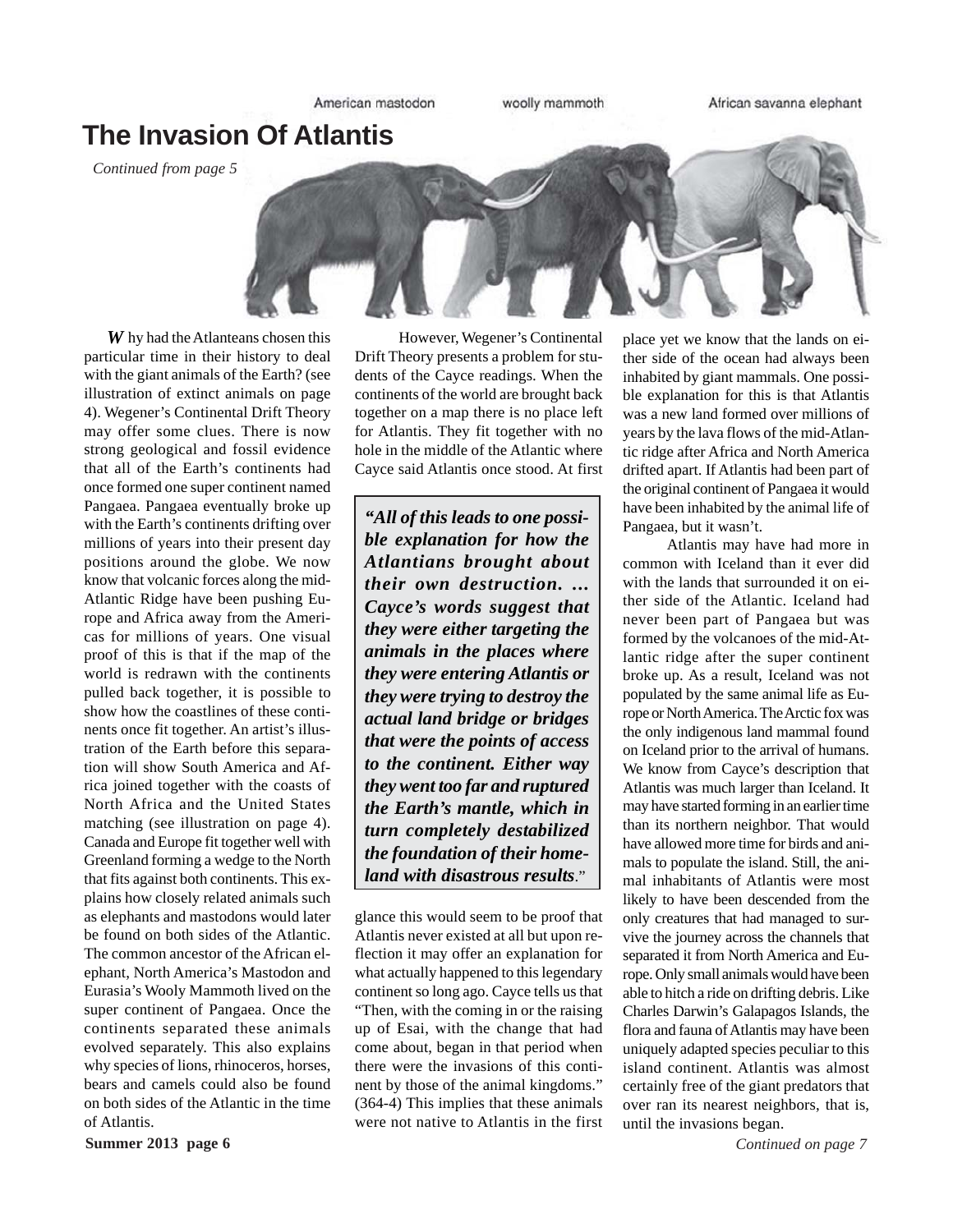#### *Continued from page 6*

41,000 years ago the peak of the next glacial period was 16,000 years in the future yet much of Europe and Canada where already buried under glaciers. Sea levels were dropping as more and more water was being locked away in mountains of ice. At the peak of this glacial period the ocean would be almost 400 feet lower than modern sea level. To put that into a modern perspective, if we were to experience a drop in sea level of 330 feet in our time it would make it possible to walk to Newfoundland from Nova Scotia. However, 41,000 BP was not the peak of the glacial period but it was a time when sea levels were dropping. This opens the possibility that the cause of the invasion of Atlantis by "those of the animal kingdom" was the appearance of a land bridge between Atlantis and Europe or North America brought about by declining sea levels. There is an abundance of evidence showing that a land bridge formed in the Bering Strait joining Siberia and Alaska in the same time period. A land bridge could also have been formed by rising land that had been displaced by the enormous weight of the ice fields covering adjacent lands. Either way the Atlanteans were now facing a problem that they knew was only going to get worse. Cayce referred to "the coming in or the raising up of Esai". Was Esai a person or was it a place? Could it have been the name given to a newly formed isthmus of land?

All of this leads to one possible explanation for how the Atlanteans brought about their own destruction. Cayce refers to "those elements that would produce destructive forces, as might be placed in various quarters or gathering places of those beasts." (364-6) Cayce's words suggest that they were either targeting the animals in the places where they were entering Atlantis or they were trying to destroy the actual land bridge or bridges that were the points of entry to the continent. Either way they went too far and ruptured the Earth's mantle, which in turn completely destabilized the foundation of their homeland with disastrous results. Geological records show that they unleashed a force so powerful that it temporarily

reversed the Earth's magnetic poles, brought a landslide of ice pouring into the North Atlantic and set off the giant Campanian Ignimbrite eruption burying much of Europe in volcanic ash.

All of this of course is speculation. We won't know the actual history of Atlantis until the Hall of Records is opened. However, these speculations may offer an explanation for one of the more perplexing aspects of Cayce's history of Atlantis. Cayce tells us that the Atlanteans were more advanced than our present civilization and yet from what we know about them they did not dominate the planet the way that we currently do. In the Atlantean time high civilizations in some areas of the world existed along with "cave men" in others areas. In our time man has colonized every corner of the globe. The more technologically advanced cultures have dominated and colonized more primitive cultures, in effect dragging them into the modern world. The difference between their society and ours may be that the Atlanteans viewed large areas of the Earth as uninhabitable. Successful colonization of many parts of the world would have involved destroying many native species that made those areas uninhabitable for man. They may have seen it as too difficult a task or perhaps it was something that they were unwilling to do on moral grounds. In any event they did not set out to conquer the world the way modern man has. It may not be a coincidence that Lemuria, the other fabled high civilization of the ancient world was also an island. Cayce called Atlantis "the Eden of the world". Was Atlantis a gentle and safe oasis for early man, a paradise for humans amidst a wild untamed world overrun by giants? Some day we will know.

If the pole reversal of 41,000 BP was indeed the actual time of the first destruction of Atlantis then it took approximately 31,000 years from the first destruction to the last sinking. That's far longer than all of our recorded history. When Atlantis sank beneath the ocean waves it took almost 200,000 years of human history and culture with it. Along with this went a safe haven for mankind. The human race had been driven from the garden. The time had come for man to till the ground from whence he was taken.

### **MORE UPCOMING EVENTS ONTARIO:**

**The Annual Toronto Symposium Toronto — September 28, 2013, 9:00 a.m. to 5:00 p.m.**

**Keynote speaker:** John Van Auken

**Weekend topic:** "Ancient Mysteries and the Return of the Atlanteans: That Means You!"

**Venue:** First Unitarian Church, Toronto.

For More Information Contact the Registrar at 1-866-322-8209 ext 716

### **QUEBEC:**

**Montreal (South Shore)**

Healing and Meditation group Biweekly meetings

Contact: Peter Kendall 450-676-4203 **Chateauguay**

**August 9 - 11 2013 -** Annual Creative Awakening Weekend Come join us for fun-filled spiritual workshops. Experience the healings, the meditations,and most importantly, the fellowship. Come, develop and share your spiritual gifts with people of like minds.

Facilitator: Rev. Robert (Bob) Johnstone

Contact: Peter Kendall at hopsing555@hotmail.com 450-676- 4203 www.creativeawakening.com

#### **BRITISH COLUMBIA: Comox Valley**

Metaphysical Explorations Group Meeting Monthly, Contact: Anjali or Norman Thomas 250-338-1690 **Nanaimo**

Metaphysical Network - Bimonthly Meetings; Various Speakers – Schedule Available; Contact: William or Judith Munns 250-753-2110

**Vancouver Metaphysical Network** *"Self Empowerment Through Practical Solutions"*

Study groups meet three times a month Contact: John Golka 604-736-7762

**Study Groups Across Canada**

Contact: Marilyn Kendall Smith at 1-866-322-8209 Email: studygroups@ edgarcaycecanada.com